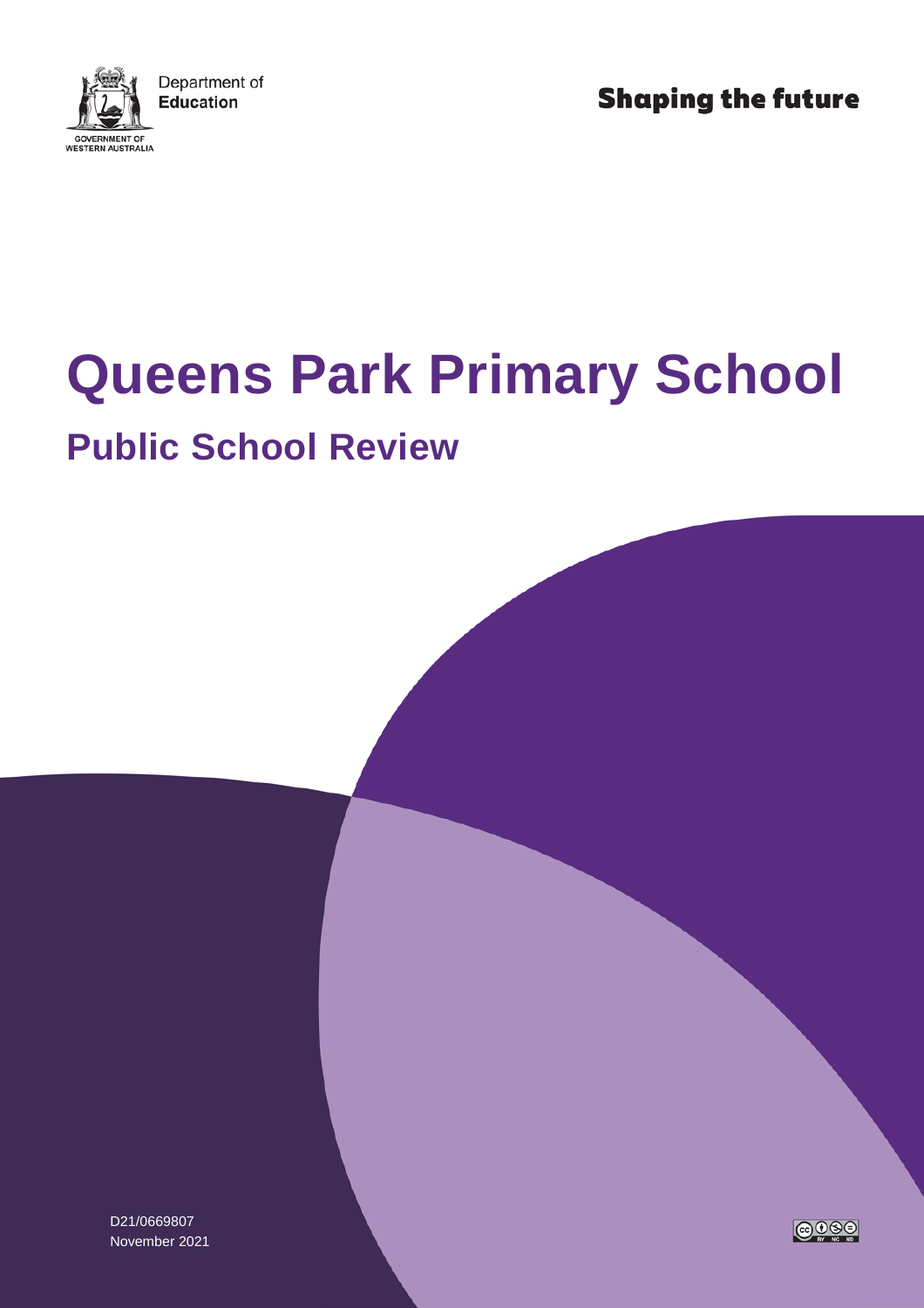### **Public School Review**

#### **Purpose**

All Western Australian public schools are reviewed by the Department of Education's Public School Accountability directorate. A review gives assurance to the local community, the Minister for Education and Training and the Director General about the performance of public schools in delivering high quality education to students. The review acknowledges the achievements of the school and gives feedback to support the Principal and staff with their improvement planning.

Initially conducted on a three-year cycle, subsequent reviews are determined to occur on a one, three or five year timeframe.

The Principal provides the review team with a self-assessment of the school's performance based on evidence from the school. Information to be validated by the review team is considered before and during the school visit. This forms the basis for the Public School Review report and determines when the next review will occur. The report is provided to the Principal and the regional Director of Education.

#### **Expectations of schools**

The Statement of Expectation (the Statement) makes clear and public the expectations and responsibilities of schools and the Department in student achievement and progress.

The Statement is between; the Department of Education, represented by the Director General; the school, represented by the Principal; and is noted by the school council/board, represented by the Chair.

The Statement sets out the expectations of Principals in relation to the delivery of the 2020-2024 strategic directions *Every student, every classroom, every day*, and *Building on Strength*.

The Statement will underpin each school's strategic planning and self-assessment and will form part of the school's Public School Review, as well as the Professional Performance Review of the Principal.

#### **Public School Review – The Standard**

A Standard has been developed across the domains of the School Improvement and Accountability Framework to describe essential indicators of performance. The selection of the indicators is based on literature research and historical reviews of school performance in Western Australian public schools.

The purpose is to better ensure that judgements about student performance are standardised and objective. Indicators describe what is evident in schools functioning 'as expected' within each domain.

The Standard defines the expected level of school performance. Judgements are made in relation to the Standard. External validation is also based on evidence presented relating to the Standard.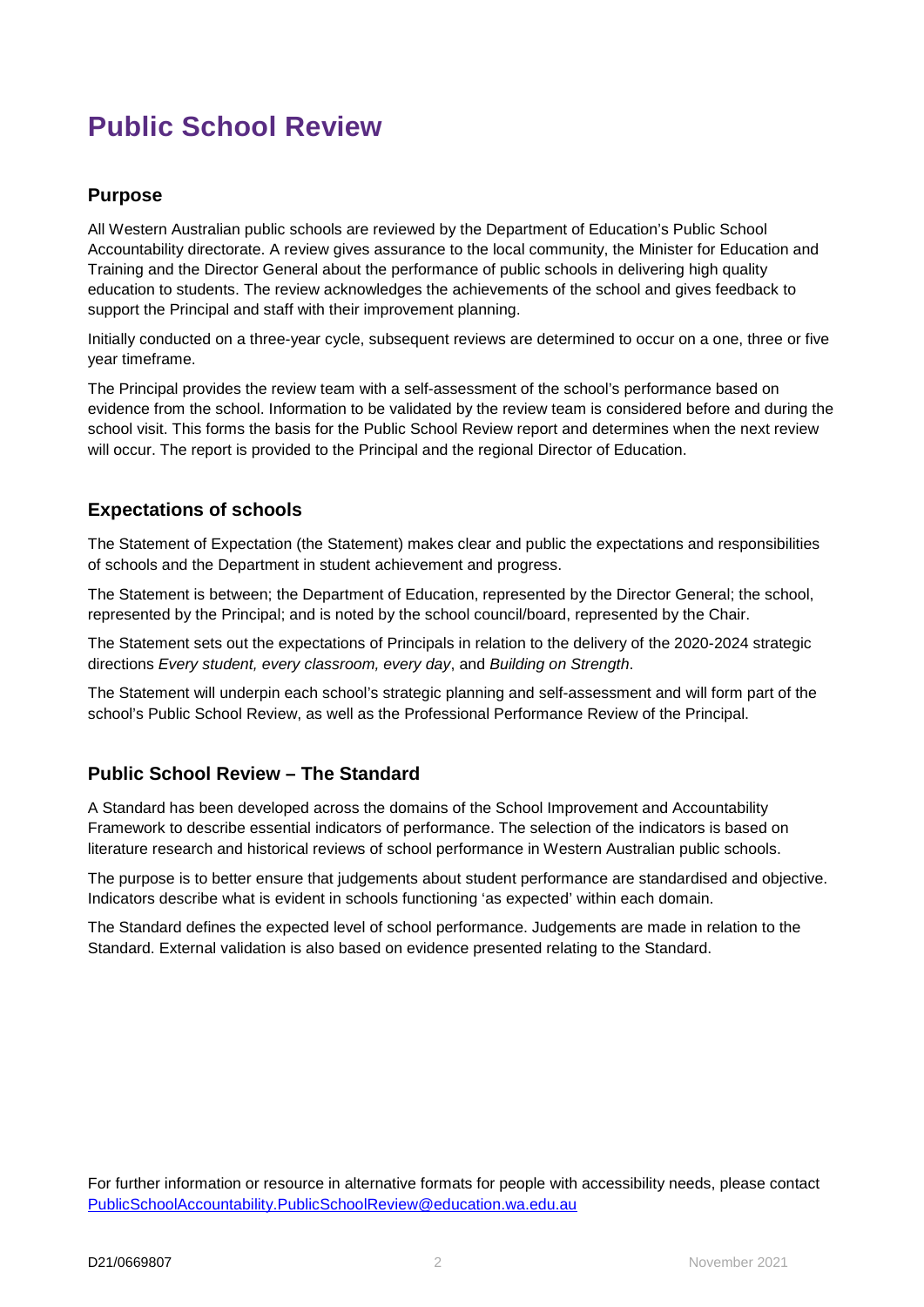#### **Context**

Queens Park Primary School was established in 1905 as Woodlupine School in a local community hall. It relocated to the present site in 1906 and was renamed Queens Park Primary School in the 1920s. Facilities are a combination of the original traditional buildings and modern facilities.

Located approximately 11 kilometres south-east of the Perth central business district, the school is in the South Metropolitan Education Region. In 2015, Queens Park Primary School was granted Independent Public School status.

Currently, there are 278 students enrolled from Kindergarten to Year 6. The student population is culturally diverse with almost 70 per cent having English as an additional Language or Dialect.

The school has an Index of Community Socio-Educational Advantage of 999 (decile 5).

Support from the community is demonstrated through the work of the School Board and Parents and Citizens' Association (P&C).

#### **School self-assessment validation**

The Principal submitted a comprehensive school self-assessment.

The following aspects of the school's self-assessment process are confirmed:

- The Electronic School Assessment Tool (ESAT) submission provided an account of the current school context and actions planned for the future.
- Collaborative processes underpinned the school self-assessment in preparation for the Public School Review. Staff were involved in the preparation of the ESAT submission and were provided with an opportunity to discuss and reflect on the evidence submitted.
- The school's self-assessment was enhanced by conversations with members of the school community, who contributed their reflections and engaged actively during the validation visit.
- The Principal and staff demonstrated a genuine understanding of the context of the school, its development to date, and the direction for future planning.

The following recommendations are made:

- Continue to engage all staff and stakeholders in regular and collaborative self-assessment processes aligned to school planning.
- Embed the language of self-assessment, across all aspects of the school's ongoing self-assessment processes.
- Be selective and strategic about the evidence sources used to support the school's judgement of its performance.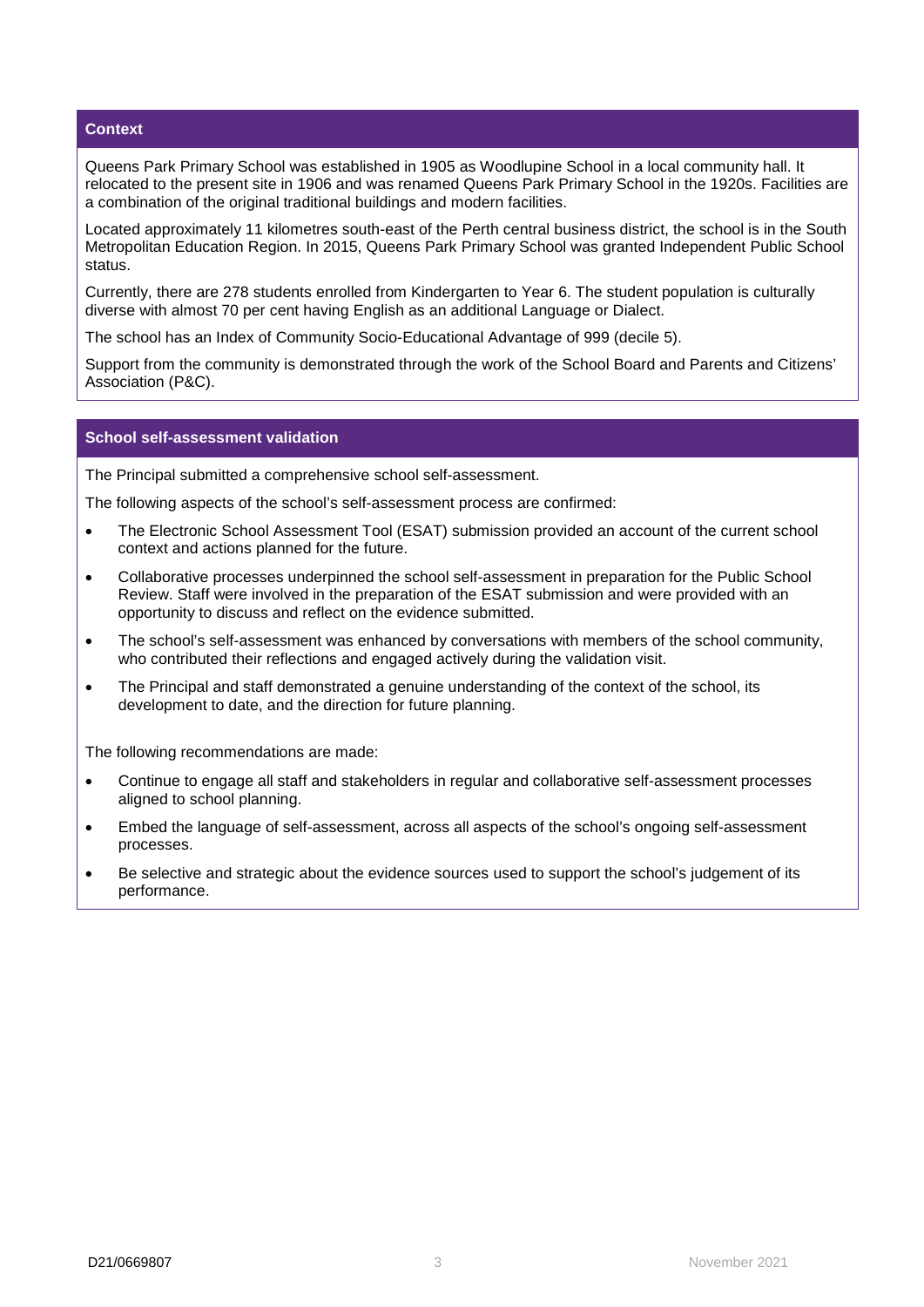#### **Public School Review**

#### **Relationships and partnerships**

Inclusive, respectful and collaborative practices underpin a harmonious and welcoming school culture. There is an unwavering commitment to building strong relationships and partnerships within and beyond the community to ensure students are provided with a range of opportunities.

#### **Commendations**

The review team validate the following:

- Viewed as a valued support and source of knowledge, the Aboriginal and Islander education officer leads culturally inclusive practices and strategies that aim to establish and maintain positive relationships between the school and community.
- Sound governance supports the School Board to fulfil its roles and responsibilities. Members advocate positively for the school, citing high levels of confidence and trust in the strategic direction of the school.
- Communication strategies are purposeful and varied, designed to inform and engage parents in their child/ren's learning and provide information about school events and school priorities.
- A range of partnerships with the community significantly enhance learning opportunities and relationships between students and community.

#### **Recommendations**

The review team support the following:

- Engage all Board members in School Board training.
- Explore opportunities to capture feedback and opinions from the diverse cultural groups within the school.

#### **Learning environment**

The school provides a safe, supportive and inclusive learning environment. There are high expectations for student behaviour, attendance and engagement, which are underpinned by a range of structures, processes and supports.

#### **Commendations**

The review team validate the following:

- Student behaviour and engagement is consistently supported through a shared understanding of the school plans and strategies.
- Embedded across the school, KAGAN Cooperative Learning and Engagement Strategies enhance student learning and teach behaviour skills that help students navigate different group settings.
- Cultural diversity is acknowledged, respected and celebrated across the school.
- Processes supporting students at educational risk (SAER) are comprehensive with effective case management procedures in place to identify, support and monitor students. Aligned to priority areas and documented plans, there is a clear focus and support for quality differentiated practice in the classroom.
- Data informed interventions, including Reading Mastery, support identified students from Pre-primary to Year 6.

#### **Recommendations**

The review team support the following:

- Continue to embed consistent approaches to the implementation of Promoting Alternative THinking Strategies through review of effective practice and professional learning as needed.
- Through leadership and enhancement of SAER processes, provide further academic extension opportunities for students.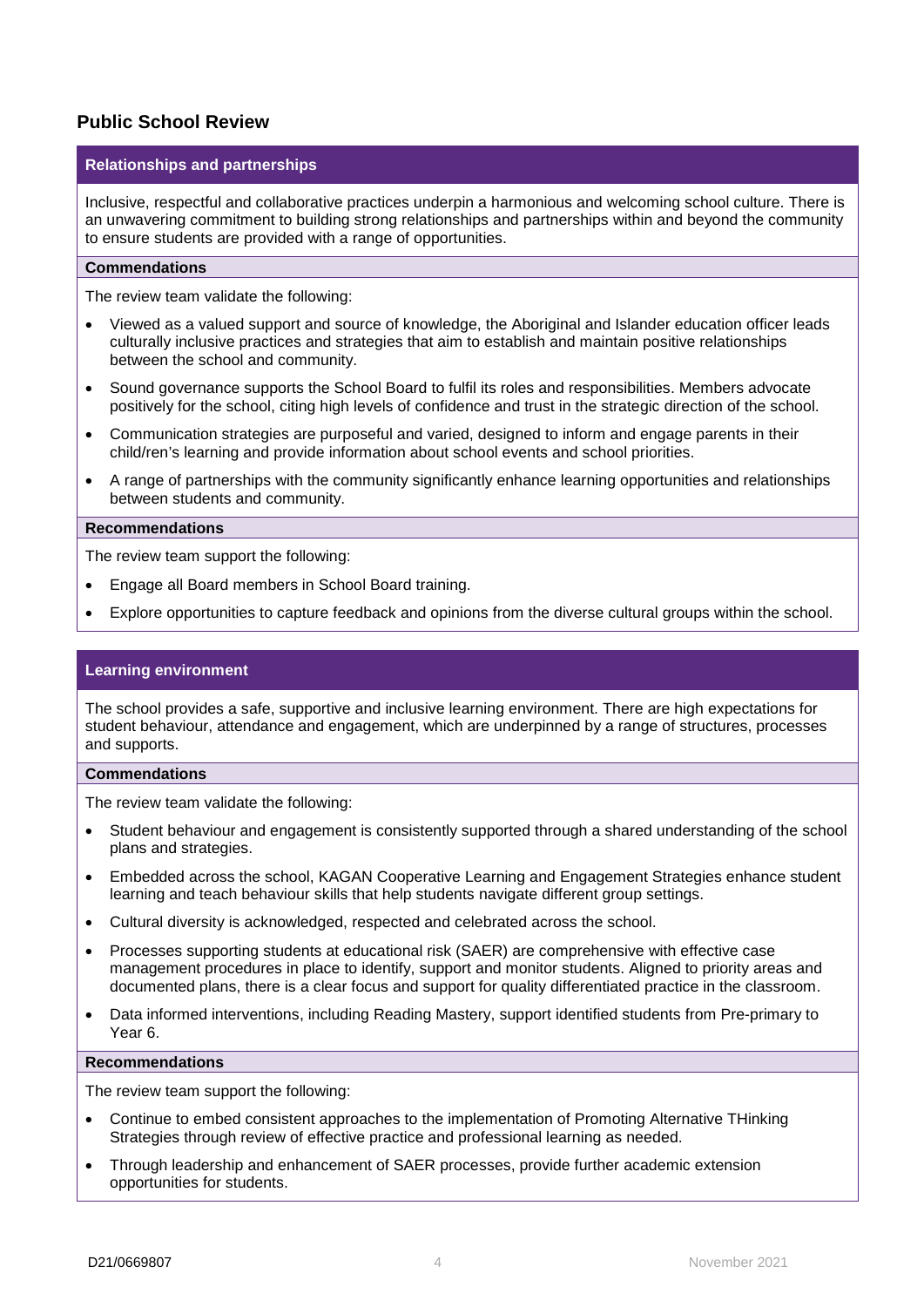#### **Leadership**

The school vision, which aims to empower academic excellence though independent, positive, creative learners, places students at the core of all decision making. Strategic school planning drives school improvement and there is clear alignment between strategic, operational, priority and classroom planning.

#### **Commendations**

The review team validate the following:

- Student voice is valued with a strategically developed student parliament that fosters leadership and provides opportunities to share feedback and ideas.
- The Principal is recognised as an enabler of positive change, developed through trust and transparent decision making.
- Successful implementation of the Sounds~Write program was led by Early Childhood Education staff following the development of a proposal which resulted in resourcing, professional learning and collaborative practice.
- Leadership is distributed across the school with teachers leading key curriculum and improvement areas. School leaders are viewed as supportive and committed to improving outcomes for all students.
- Aligned to the business plan and school priorities, staff engage in regular and reflective performance management and development processes. Opportunities for feedback are provided to teachers through classroom observation processes.

#### **Recommendation**

The review team support the following:

• Enhance and build capabilities by developing and sharing clear leadership responsibilities for middle leaders.

#### **Use of resources**

The Principal and manager corporate services work collaboratively and provide sound oversight of the one-line budget to ensure that resources are aligned and deployed effectively to drive school strategic directions.

#### **Commendations**

The review team validate the following:

- Aligned to school planning and priorities, student characteristic and targeted initiatives funding are used to support student learning and wellbeing foci.
- The Finance Committee meet regularly and provide appropriate oversight to the school's financial management strategies and processes. Measures are in place to ensure decision making is transparent and evidence-based.
- Responsive to need, additional supports for students and staff are deployed with processes in place to ensure these are targeted and reviewed for impact.
- Aligned to school priorities, staff professional learning is prioritised.
- The workforce needs are understood with strategies and plans in place to ensure staffing aligns to the requirements of the diverse school community.

#### **Recommendations**

The review team support the following:

- Continue with plans to review reserve fund usage and allocation of budgets.
- Continue to prioritise coaching and professional learning for staff in-line with school priorities.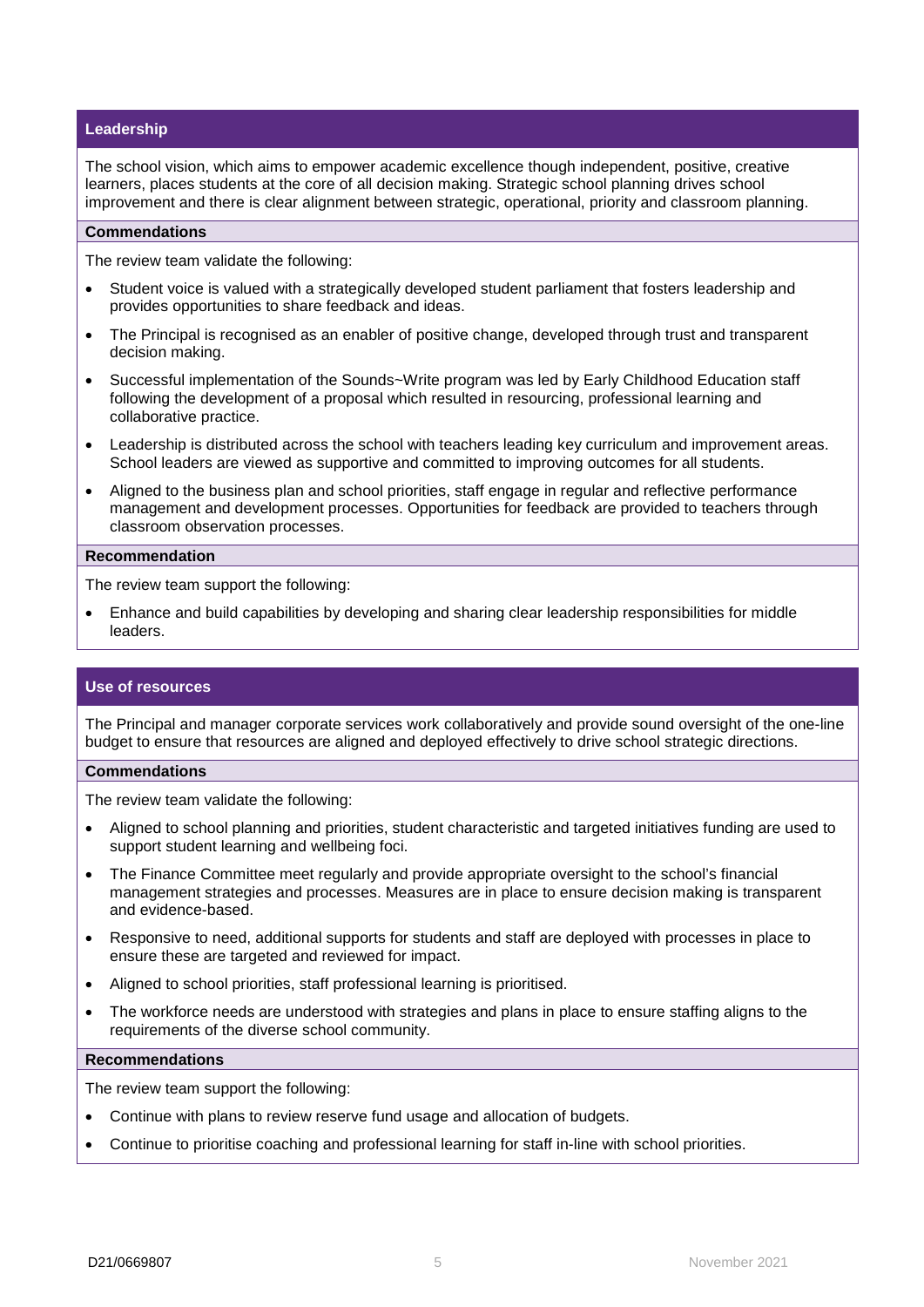#### **Teaching quality**

Collegiate and dedicated staff value opportunities to work in collaboration in order to consolidate the implementation of whole-school pedagogical practices and share best practice. Data analysis informs the development of strategic and operational plans.

#### **Commendations**

The review team validate the following:

- Shared beliefs and pedagogical approaches inform school-wide practices and are understood by all. Explicit learning intentions and success criteria, collaborative structures, operational plans and overviews reinforce the shared pedagogical approaches implemented.
- Priority areas within English and Numeracy are identified and planning is in place to address targeted areas for improvement.
- Collaborative structures support teachers in their planning, teaching, assessment of the curriculum and implementation of the agreed whole-school practices. Assessment and moderation within these groups helps identify opportunities for differentiation, targeted intervention and extension.
- Across phases, Brightpath is used to moderate Writing, interpret data and plan for student improvement.

#### **Recommendations**

The review team support the following:

- Ensure all staff, across all phases, implement and embed the school explicit lesson structure and collaborative processes.
- Continue to develop and enhance peer observations processes.

#### **Student achievement and progress**

A range of school-based assessment and systemic data is used to monitor and track student progress. Shared ownership is strengthened by data literate staff who effectively understand and use data to inform planning.

#### **Commendations**

The review team validate the following:

- A whole-school reporting, assessment and data collection schedule outlines a range of standardised and school-based assessments including PAT<sup>1</sup>, KAT<sup>2</sup> comprehension, OEAP<sup>3</sup>, NAPLAN<sup>4</sup>, Brightpath and common assessment tasks across curriculum areas.
- Year 5 stable cohort data, NAPLAN (2019-2021), indicate high progress and high achievement in all assessed areas, with the exception of Numeracy where high achievement was noted.
- Evident across the school, moderation is a focus to strengthen teacher judgement and planning.
- Whole-school tracking of data occurs. Data is used to identify students requiring intervention, and informs differentiation strategies and classroom supports.
- Comprehensive analysis of data in Kindergarten-2, including PAT tests and OEAP informs levels of growth and case management for identified students.

#### **Recommendations**

The review team support the following:

- Embed consistent expectations and use of data throughout the upper school, ensuring data informs practice, planning and levels of student achievement/progress.
- Enhance moderation by exploring opportunities to moderate with other schools.